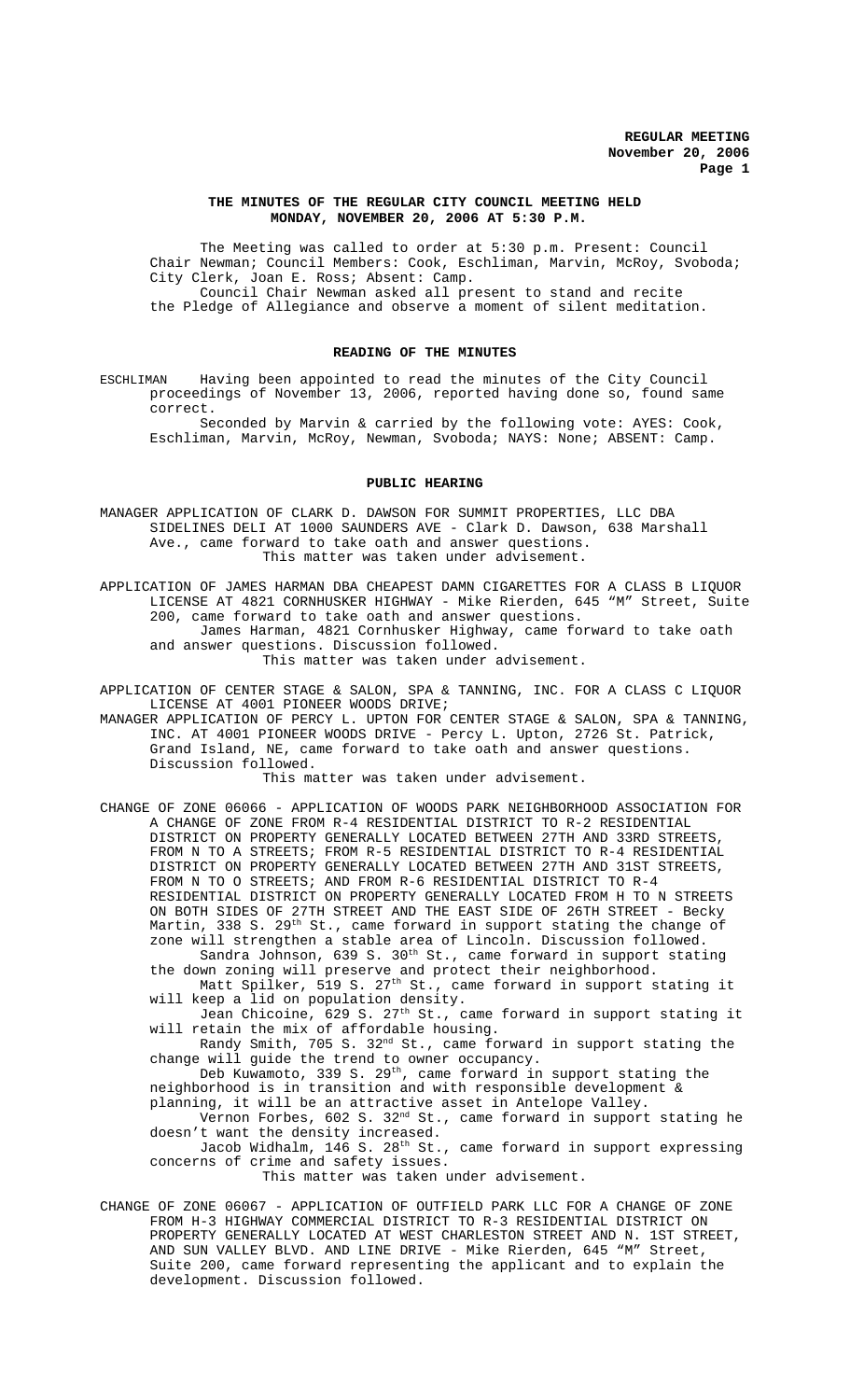This matter was taken under advisement.

AMENDING CHAPTER 9.16 OF THE LINCOLN MUNICIPAL CODE RELATING TO OFFENSES AGAINST PUBLIC DECENCY BY ADDING NEW SECTIONS TO DEFINE MARIJUANA, TO DEFINE PARAPHERNALIA, TO MAKE IT AN INFRACTION TO POSSESS PARAPHERNALIA FOR THE PURPOSE OF MANUFACTURING, INHALING, OR INGESTING MARIJUANA OR TOXIC COMPOUNDS, AND TO MAKE IT UNLAWFUL TO POSSESS ONE OUNCE OR LESS OF MARIJUANA AND TO PRESCRIBE PENALTIES FOR VIOLATIONS;

AMENDING SECTION 1.24.010 OF THE LINCOLN MUNICIPAL CODE RELATING TO GENERAL PENALTIES FOR VIOLATIONS OF THE LMC BY ADDING PENALTIES FOR INFRACTION VIOLATIONS AND SPECIFYING SUBSECTIONS FOR MISDEMEANOR PENALTIES AND INFRACTION PENALTIES - John C. McQuinn, Chief City Prosecutor, came forward to explain that the current Code creates a duplication of effort and the amendments will help relieve the case load in Lancaster County Court. Discussion followed.

This matter was taken under advisement.

CHANGE OF ZONE 06059 - AMENDING CHAPTER 27.69 OF THE LINCOLN MUNICIPAL CODE RELATING TO SIGNS BY AMENDING SECTION 27.69.020 TO ADD DEFINITIONS FOR THE TERMS ANIMATION, DISSOLVE, FADE, NIT AND SCROLL AND TO REVISE THE DEFINITIONS OF THE TERMS CHANGEABLE COPY SIGN, ELECTRIC CHANGEABLE COPY SIGN, FLASHING/BLINKING/PULSATING SIGN, AND ILLUMINATED SIGN; AMENDING SECTION 27.69.030 TO PROVIDE STANDARDS FOR ILLUMINATION, TO PROHIBIT SIGNS WHICH DISPLAY AN ANIMATED MESSAGE OR SIMULATES ANIMATION AND TO PROVIDE REGULATIONS FOR ELECTRONIC CHANGEABLE COPY SIGNS; BY AMENDING SECTION 27.69.035 TO MODIFY PROVISIONS REGARDING ADMINISTRATIVE PERMITS FOR OFF-PREMISES SIGNS, TO REQUIRE THAT ANY TWO OFF-PREMISES ELECTRONIC CHANGEABLE COPY SIGNS BE 5,000 FEET APART MEASURED IN ALL DIRECTIONS, TO ALLOW EXISTING OFF-PREMISES SIGNS TO BE CONVERTED TO ELECTRONIC CHANGEABLE COPY SIGNS PROVIDED THE SIGN IS LOCATED AT LEAST 150 FEET FROM AND DOES NOT FACE A RESIDENTIAL DISTRICT, CEMETERY OR PARK, TO ALLOW ILLUMINATION OF OFF-PREMISES SIGNS BETWEEN MIDNIGHT AND 5:00 A.M. FOR GOVERNMENT INITIATED EMERGENCY INFORMATION ANNOUNCEMENTS, TO REVISE PROVISIONS REGARDING REMOVAL OF EXISTING NONCONFORMING OFF-PREMISES SIGNS IN ORDER TO INSTALL A NEW OFF-PREMISES SIGN; BY AMENDING SECTION 27.69.070 TO ALLOW ON-PREMISES SIGNS IN THE B-4 DISTRICT TO BE ANIMATED OR TO SIMULATE ANIMATION; BY REPEALING SECTION 27.69.270 RELATING TO PUBLIC SERVICE INFORMATION SIGNS IN NONRESIDENTIAL DISTRICTS; AND AMENDING SECTION 27.69.330 TO ALLOW LED OR SIMILAR TECHNOLOGIES TO HAVE EXPOSED ILLUMINATION - Lynn Darling, no address given, came forward in opposition to digital billboards.

Mike Anderson, 2500 Wildcat Drive, came forward to request Council's help in resolving his sign issue to make it in compliance. Discussion followed.

Marvin Krout, Director of Planning, came forward to answer questions. Discussion followed.

Don Wesely, 5300 Leighton Ave., came forward on behalf of Mr. Anderson to answer questions.

Bob Norris, 1140 N. 21st St., Nebraska Neon Sign Company, came forward in support of Option II and in opposition to Option I, contained in the Planning Director's memo of November 16, 2006. Discussion followed.

This matter was taken under advisement.

HEARING ON THE LINCOLN ELECTRIC SYSTEM ANNUAL BUDGET FOR 2007 - Terry Bundy, CEO of LES came forward to present the Operating and Capital budget for 2007. Discussion followed.

Bob Caldwell, 6100 Luann Lane, Chairman of Lincoln Employers Coalition, came forward to request that additional funding be made to the Lincoln Action Program in assisting qualifying families, for a reduction in advertising expenses, and a reduction in electrical rates for businesses and homeowners. Discussion followed.

Mr. Bundy came forward for rebuttal stating LES increased funding to LAP by \$15,000. Discussion followed.

Shelley Sahling-Zart came forward to explain that the advertising costs are less than 1% of the overall budget. Discussion followed. This matter was taken under advisement.

Council Chair Newman recognized and welcomed Boy Scout Troop #7

**\*\* END OF PUBLIC HEARING \*\***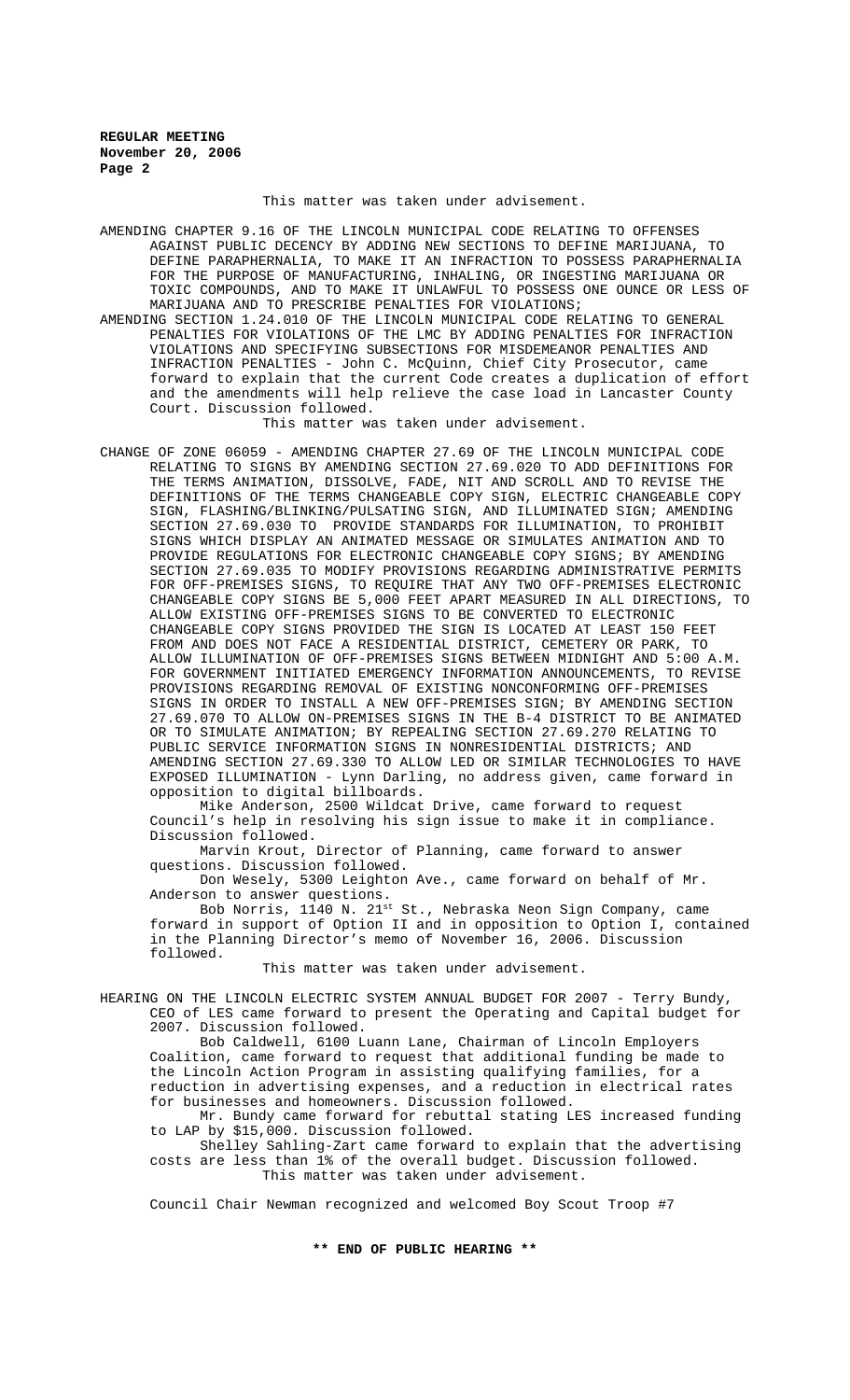# **COUNCIL ACTION**

### **LIQUOR RESOLUTIONS**

MANAGER APPLICATION OF CLARK D. DAWSON FOR SUMMIT PROPERTIES, LLC DBA SIDELINES DELI AT 1000 SAUNDERS AVE. - CLERK read the following resolution, introduced by Dan Marvin, who moved its adoption for approval:<br>:A-84117 WHE

WHEREAS, Summit Properties, LLC dba Sidelines Deli located at 1000 Saunders Ave., Lincoln, Nebraska has been approved for a Retail Class "I" liquor license, and now requests that Clark D. Dawson be named manager;

WHEREAS, Clark D. Dawson appears to be a fit and proper person to manage said business.

NOW, THEREFORE, BE IT RESOLVED by the City Council of the City of Lincoln, Nebraska:

That after hearing duly had as required by law, consideration of the facts of this application, the Nebraska Liquor Control Act, and the pertinent City ordinances, the City Council recommends that Clark D.<br>Dawson be approved as manager of this business for said licensee. The Dawson be approved as manager of this business for said licensee. City Clerk is directed to transmit a copy of this resolution to the Nebraska Liquor Control Commission.

Introduced by Dan Marvin Seconded by McRoy & carried by the following vote: AYES: Cook, Eschliman, Marvin, McRoy, Newman, Svoboda; NAYS: None; ABSENT: Camp.

APPLICATION OF JAMES HARMAN DBA CHEAPEST DAMN CIGARETTES FOR A CLASS B LIQUOR LICENSE AT 4821 CORNHUSKER HIGHWAY - CLERK read the following resolution, introduced by Dan Marvin, who moved its adoption for

approval:<br>A-84118 BE BE IT RESOLVED by the City Council of the City of Lincoln, Nebraska:

That after hearing duly had as required by law, consideration of the facts of this application, the Nebraska Liquor Control Act, and the pertinent City ordinances, the City Council recommends that the application of James Harman dba Cheapest Damn Cigarettes for a Class "B" liquor license at 4821 Cornhusker Highway, Lincoln, Nebraska, for the license period ending April 30, 2007, be approved with the condition that the premise complies in every respect with all city and state regulations. The City Clerk is directed to transmit a copy of this resolution to the Nebraska Liquor Control Commission. Introduced by Dan Marvin

Seconded by McRoy & carried by the following vote: AYES: Cook, Eschliman, Marvin, McRoy, Newman, Svoboda; NAYS: None; ABSENT: Camp.

APPLICATION OF CENTER STAGE & SALON, SPA & TANNING, INC. FOR A CLASS C LIQUOR LICENSE AT 4001 PIONEER WOODS DRIVE - CLERK read the following resolution, introduced by Annette McRoy, who moved its adoption for

approval:<br>A-84119 BE BE IT RESOLVED by the City Council of the City of Lincoln, Nebraska:

That after hearing duly had as required by law, consideration of the facts of this application, the Nebraska Liquor Control Act, and the pertinent City ordinances, the City Council recommends that the application of Center Stage & Salon, Spa & Tanning, Inc. for a Class "C" liquor license at 4001 Pioneer Woods Drive, Lincoln, Nebraska, for the license period ending October 31, 2007, be approved with the condition that the premise complies in every respect with all city and state regulations. The City Clerk is directed to transmit a copy of this resolution to the Nebraska Liquor Control Commission.

Introduced by Annette McRoy Seconded by Svoboda & carried by the following vote: AYES: Cook, Eschliman, Marvin, McRoy, Newman, Svoboda; NAYS: None; ABSENT: Camp.

MANAGER APPLICATION OF PERCY L. UPTON FOR CENTER STAGE & SALON, SPA & TANNING, INC. AT 4001 PIONEER WOODS DRIVE - CLERK read the following resolution, introduced by Ken Svoboda, who moved its adoption for approval:<br>A-84120 WHEREAS, Center Stage & Salon, Spa & Tanning, Inc. locate

WHEREAS, Center Stage & Salon, Spa & Tanning, Inc. located at 4001 Pioneer Woods Drive, Lincoln, Nebraska has been approved for a Retail Class "B" liquor license, and now requests that Percy L. Upton be named manager;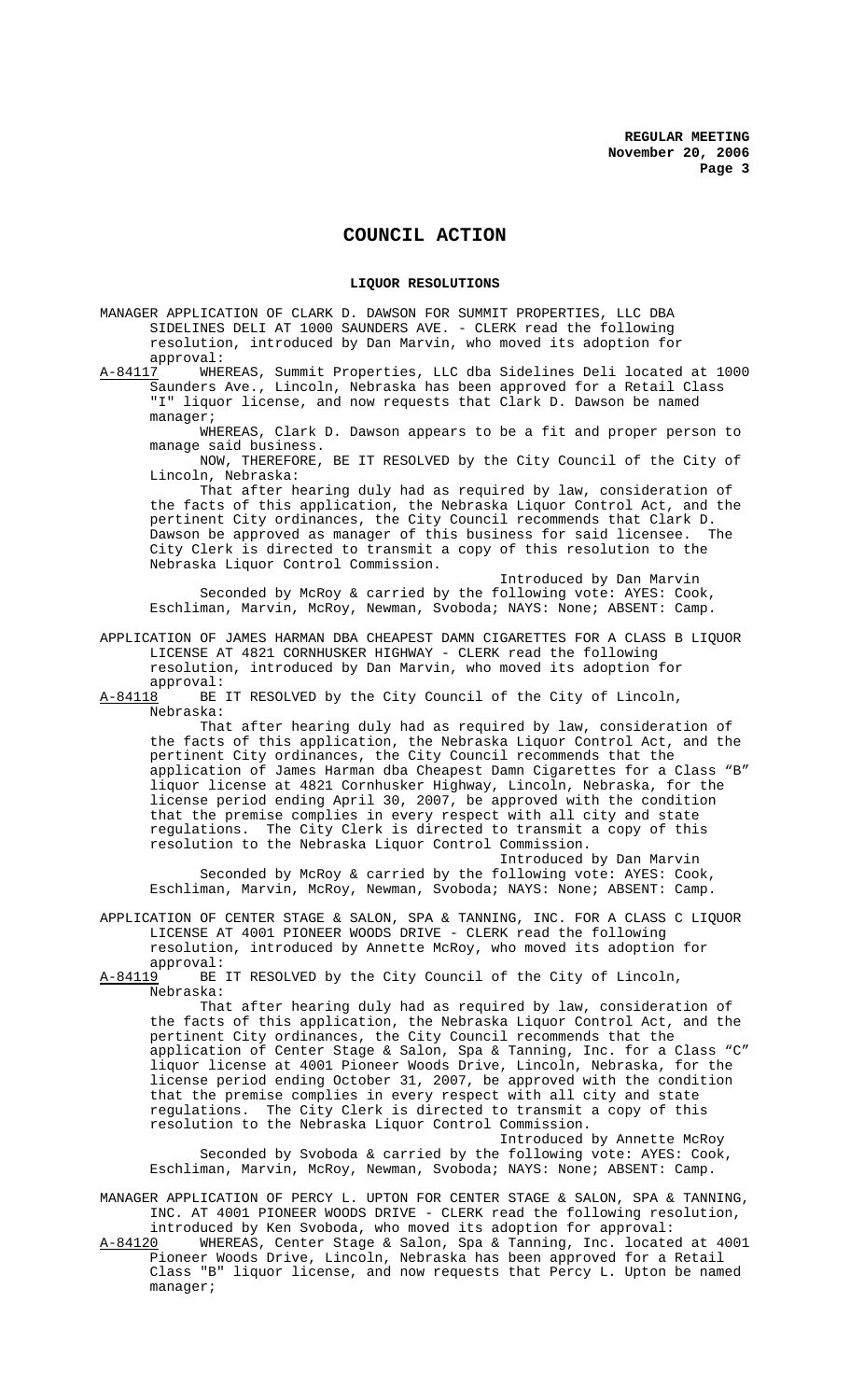> WHEREAS, Percy L. Upton appears to be a fit and proper person to manage said business.

> NOW, THEREFORE, BE IT RESOLVED by the City Council of the City of Lincoln, Nebraska:

> That after hearing duly had as required by law, consideration of the facts of this application, the Nebraska Liquor Control Act, and the pertinent City ordinances, the City Council recommends that Percy L. Upton be approved as manager of this business for said licensee. The City Clerk is directed to transmit a copy of this resolution to the Nebraska Liquor Control Commission.

Introduced by Ken Svoboda Seconded by McRoy & carried by the following vote: AYES: Cook, Eschliman, Marvin, McRoy, Newman, Svoboda; NAYS: None; ABSENT: Camp.

# ORDINANCES - 2<sup>ND</sup> READING & RELATED RESOLUTIONS (as required)

- VACATION NO. 06003 VACATING THE EAST 14 FEET OF 1ST STREET BETWEEN THE NORTH AND SOUTH LINES OF R STREET, VACATING R STREET BETWEEN 1ST STREET AND 2ND STREET, AND VACATING THE WEST 25 FEET OF 2ND STREET BETWEEN THE SOUTH LINE OF THE NORTH 14 FEET OF VACATED Q STREET AND THE NORTH LINE OF R STREET. (RELATED ITEMS: 06-199, 06R-223) - CLERK read an ordinance, introduced by Robin Eschliman, vacating the east 14 feet of  $1^{\text{st}}$  Street between the north and south lines of R Street, vacating R Street between  $1^{\text{st}}$  and  $2^{\text{nd}}$  Streets, and vacating the west 25 feet of  $2^{\text{nd}}$  Street between the south line of the north  $14<sup>th</sup>$  feet of vacated Q Street and the north line of R Street, and retaining title thereto in the City of Lincoln, Lancaster County, Nebraska, the second time.
- APPROVING A CONSERVATION EASEMENT AGREEMENT BETWEEN THE CITY AND THE PEOPLES CITY MISSION HOME, INC. TO ACCEPT A PERMANENT CONSERVATION EASEMENT TO PRESERVE THE FLOOD STORAGE CAPACITY ON PROPERTY GENERALLY LOCATED AT 1ST AND Q STREETS. (RELATED ITEMS: 06-199, 06R-223) (ACTION DATE: 12/4/06)
- CHANGE OF ZONE 06066 APPLICATION OF WOODS PARK NEIGHBORHOOD ASSOCIATION FOR A CHANGE OF ZONE FROM R-4 RESIDENTIAL DISTRICT TO R-2 RESIDENTIAL DISTRICT ON PROPERTY GENERALLY LOCATED BETWEEN 27TH AND 33RD STREETS, FROM N TO A STREETS; FROM R-5 RESIDENTIAL DISTRICT TO R-4 RESIDENTIAL DISTRICT ON PROPERTY GENERALLY LOCATED BETWEEN 27TH AND 31ST STREETS, FROM N TO O STREETS; AND FROM R-6 RESIDENTIAL DISTRICT TO R-4 RESIDENTIAL DISTRICT ON PROPERTY GENERALLY LOCATED FROM H TO N STREETS ON BOTH SIDES OF 27TH STREET AND THE EAST SIDE OF 26TH STREET - CLERK read an ordinance, introduced by Robin Eschliman, amending the Lincoln Zoning District Maps attached to and made a part of Title 27 of the Lincoln Municipal Code, as provided by Section 27.05.020 of the Lincoln Municipal Code, by changing the boundaries of the districts established and shown thereon, the second time.
- CHANGE OF ZONE 06067 APPLICATION OF OUTFIELD PARK LLC FOR A CHANGE OF ZONE FROM H-3 HIGHWAY COMMERCIAL DISTRICT TO R-3 RESIDENTIAL DISTRICT ON PROPERTY GENERALLY LOCATED AT WEST CHARLESTON STREET AND N. 1ST STREET, AND SUN VALLEY BLVD. AND LINE DRIVE - CLERK read an ordinance, introduced by Robin Eschliman, amending the Lincoln Zoning District Maps attached to and made a part of Title 27 of the Lincoln Municipal Code, as provided by Section 27.05.020 of the Lincoln Municipal Code, by changing the boundaries of the districts established and shown thereon, the second time.
- AMENDING CHAPTER 9.16 OF THE LINCOLN MUNICIPAL CODE RELATING TO OFFENSES AGAINST PUBLIC DECENCY BY ADDING NEW SECTIONS TO DEFINE MARIJUANA, TO DEFINE PARAPHERNALIA, TO MAKE IT AN INFRACTION TO POSSESS PARAPHERNALIA FOR THE PURPOSE OF MANUFACTURING, INHALING, OR INGESTING MARIJUANA OR TOXIC COMPOUNDS, AND TO MAKE IT UNLAWFUL TO POSSESS ONE OUNCE OR LESS OF MARIJUANA AND TO PRESCRIBE PENALTIES FOR VIOLATIONS - CLERK read an ordinance, introduced by Robin Eschliman, amending Chapter 9.16 of the Lincoln Municipal Code relating to Offenses Against Public Decency by adding a new section numbered 9.16.025 to define marijuana; adding a new section numbered 9.16.035 to define paraphernalia; adding a new section numbered 9.16.105 to make it an infraction to possess paraphernalia for the purpose of manufacturing, inhaling, or ingesting marijuana or toxic compounds; and adding a new section numbered 9.16.145 to make it unlawful to possess one ounce or less of marijuana and to prescribe penalties for violations, the second time.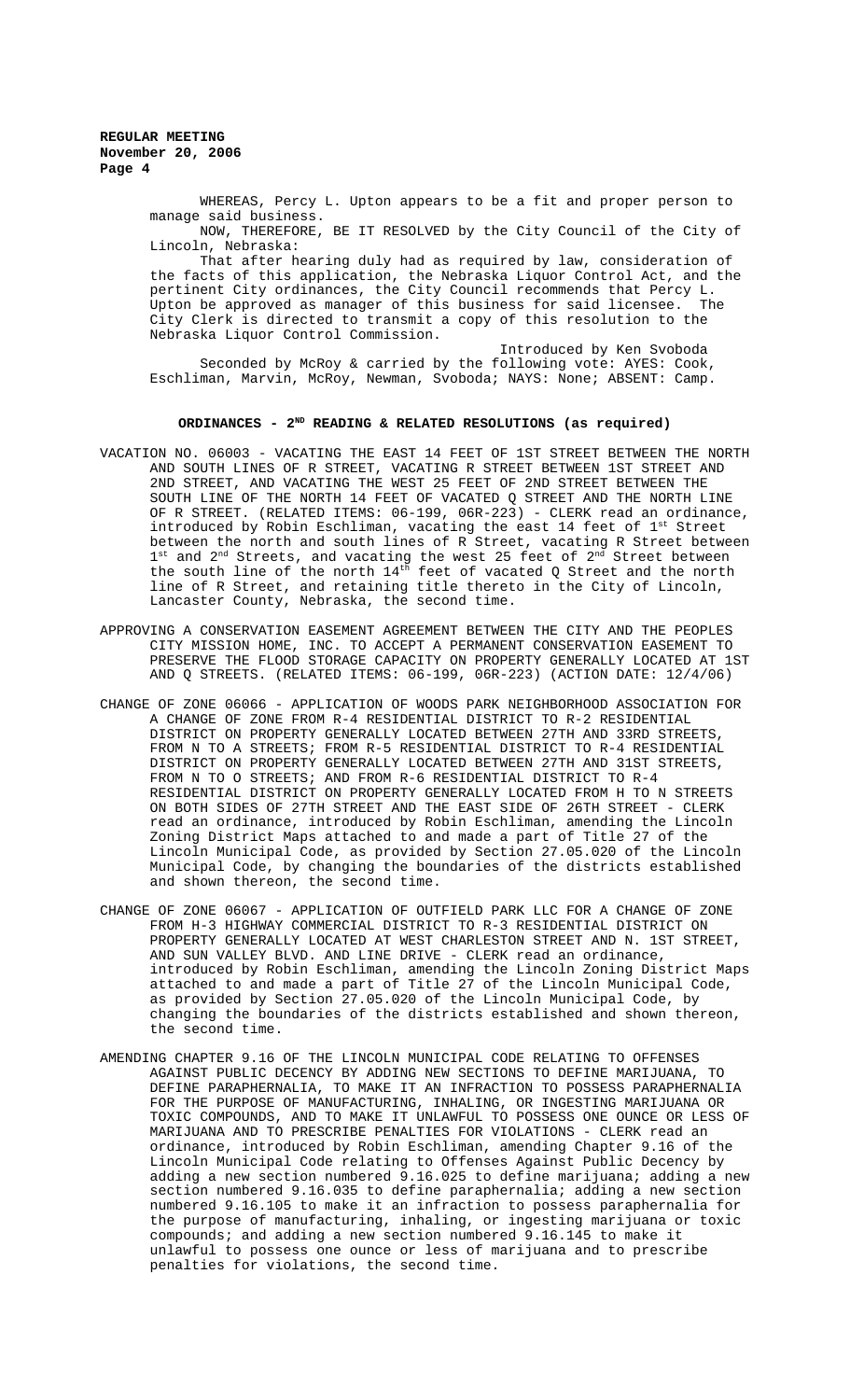- AMENDING SECTION 1.24.010 OF THE LINCOLN MUNICIPAL CODE RELATING TO GENERAL PENALTIES FOR VIOLATIONS OF THE LMC BY ADDING PENALTIES FOR INFRACTION VIOLATIONS AND SPECIFYING SUBSECTIONS FOR MISDEMEANOR PENALTIES AND INFRACTION PENALTIES - CLERK read an ordinance, introduced by Robin Eschliman, amending Section 1.24.010 of the Lincoln Municipal Code relating to general penalties for violations of the Lincoln Municipal Code by adding penalties for infraction violations and specifying subsections for misdemeanor penalties and infraction penalties; and repealing Section 1.24.010 of the Lincoln Municipal Code as hitherto existing, the second time.
- CHANGE OF ZONE 06059 AMENDING CHAPTER 27.69 OF THE LINCOLN MUNICIPAL CODE RELATING TO SIGNS BY AMENDING SECTION 27.69.020 TO ADD DEFINITIONS FOR THE TERMS ANIMATION, DISSOLVE, FADE, NIT AND SCROLL AND TO REVISE THE DEFINITIONS OF THE TERMS CHANGEABLE COPY SIGN, ELECTRIC CHANGEABLE COPY SIGN, FLASHING/BLINKING/PULSATING SIGN, AND ILLUMINATED SIGN; AMENDING SECTION 27.69.030 TO PROVIDE STANDARDS FOR ILLUMINATION, TO PROHIBIT SIGNS WHICH DISPLAY AN ANIMATED MESSAGE OR SIMULATES ANIMATION AND TO PROVIDE REGULATIONS FOR ELECTRONIC CHANGEABLE COPY SIGNS; BY AMENDING SECTION 27.69.035 TO MODIFY PROVISIONS REGARDING ADMINISTRATIVE PERMITS FOR OFF-PREMISES SIGNS, TO REQUIRE THAT ANY TWO OFF-PREMISES ELECTRONIC CHANGEABLE COPY SIGNS BE 5,000 FEET APART MEASURED IN ALL DIRECTIONS, TO ALLOW EXISTING OFF-PREMISES SIGNS TO BE CONVERTED TO ELECTRONIC CHANGEABLE COPY SIGNS PROVIDED THE SIGN IS LOCATED AT LEAST 150 FEET FROM AND DOES NOT FACE A RESIDENTIAL DISTRICT, CEMETERY OR PARK, TO ALLOW ILLUMINATION OF OFF-PREMISES SIGNS BETWEEN MIDNIGHT AND 5:00 A.M. FOR GOVERNMENT INITIATED EMERGENCY INFORMATION ANNOUNCEMENTS, TO REVISE PROVISIONS REGARDING REMOVAL OF EXISTING NONCONFORMING OFF-PREMISES SIGNS IN ORDER TO INSTALL A NEW OFF-PREMISES SIGN; BY AMENDING SECTION 27.69.070 TO ALLOW ON-PREMISES SIGNS IN THE B-4 DISTRICT TO BE ANIMATED OR TO SIMULATE ANIMATION; BY REPEALING SECTION 27.69.270 RELATING TO PUBLIC SERVICE INFORMATION SIGNS IN NONRESIDENTIAL DISTRICTS; AND AMENDING SECTION 27.69.330 TO ALLOW LED OR SIMILAR TECHNOLOGIES TO HAVE EXPOSED ILLUMINATION - CLERK read an ordinance, introduced by Ken Svoboda, amending Chapter 27.69 of the Lincoln Municipal Code relating to signs by amending Sections 27.69.020, 27.69.030, 27.69.035, 27.69.070, 27.69.270, and 27.69.330 of the Lincoln Municipal Code as hitherto existing, the second time.

# **RESOLUTIONS**

HEARING ON THE LINCOLN ELECTRIC SYSTEM ANNUAL BUDGET FOR 2007. (ACTION DATE: 12/4/06)

- APPROVING A COOPERATIVE AGREEMENT BETWEEN THE NEBRASKA DEPARTMENT OF ENVIRONMENTAL QUALITY (NDEQ) AND THE CITY OF LINCOLN REGARDING STATE OF NEBRASKA GRANT FUNDING FROM THE STORMWATER MANAGEMENT PLAN PROGRAM - PRIOR to reading:
- COOK Moved to have Public Hearing continued on Bill No. 06R-222 with Action on 12/4/06.

Seconded by McRoy & carried by the following vote: AYES: Cook, Eschliman, Marvin, McRoy, Newman, Svoboda; NAYS: None; ABSENT: Camp.

# **PETITIONS AND COMMUNICATIONS**

SETTING THE HEARING DATE OF DECEMBER 11, 2006 FOR THE MANAGER APPLICATION OF MARISSA BROWN FOR CEC ENTERTAINMENT, INC. DBA CHUCK E. CHEESE'S LOCATED AT 221 N. 66TH STREET - CLERK read the following resolution, introduced by Dan Marvin, who moved its adoption:

A-84121 BE IT RESOLVED by the City of Council, of the City of Lincoln, that a hearing date is hereby set for Monday, December 11, 2006, at 1:30 p.m. or as soon thereafter as possible in the City Council Chambers, County-City Building, 555 S.  $10^{\text{th}}$  St., Lincoln, NE, for the Manager Application of Marissa Brown for CEC Entertainment, Inc. dba Chuck E. Cheese's located at 221 N. 66th Street.

Introduced by Dan Marvin Seconded by Cook & carried by the following vote: AYES: Cook, Eschliman, Marvin, McRoy, Newman, Svoboda; NAYS: None; ABSENT: Camp.

SETTING THE HEARING DATE OF DECEMBER 11, 2006 FOR THE MANAGER APPLICATION OF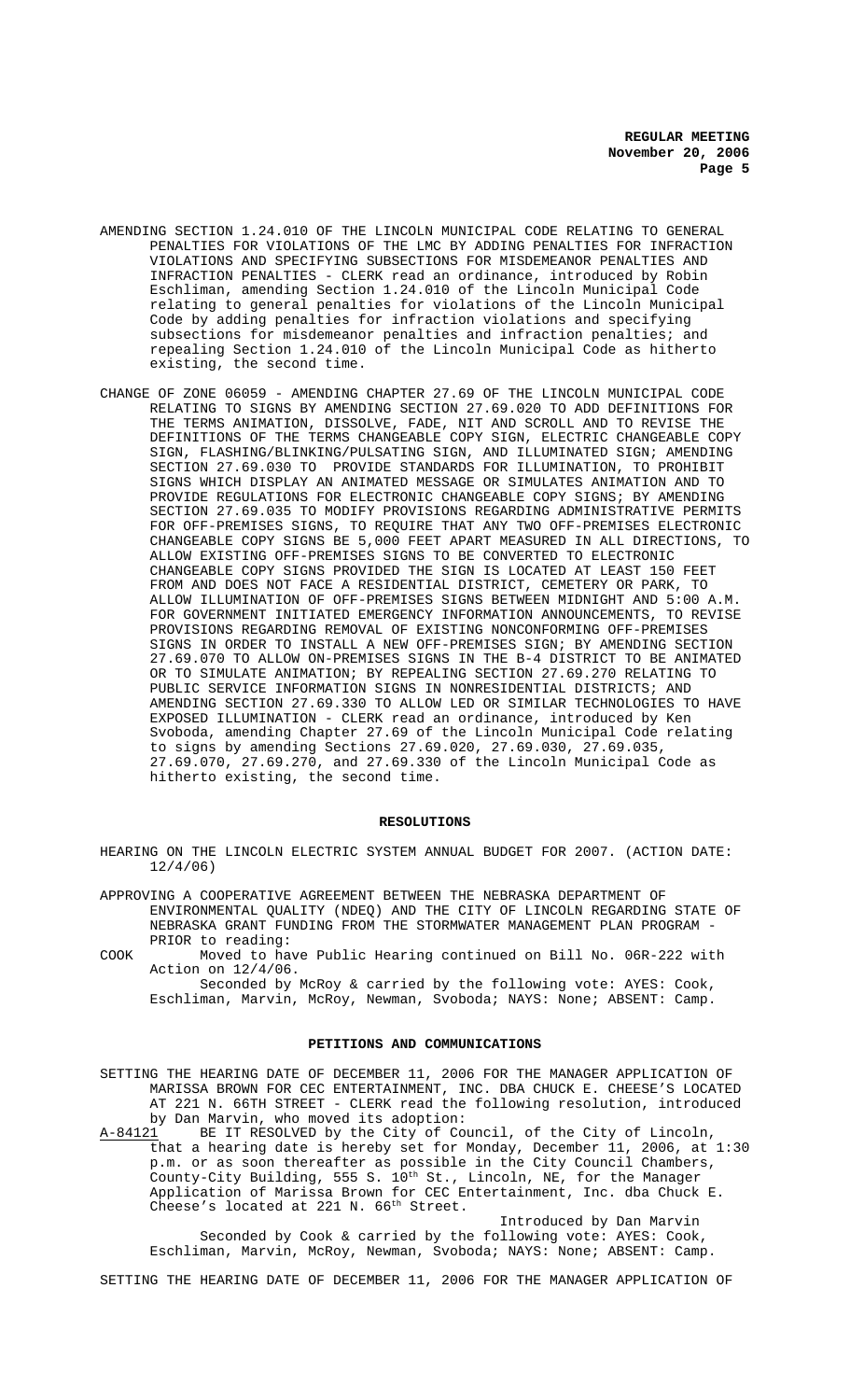> TAMELA K. SKRDLANT FOR I.I., INC. DBA VILLAGER MOTEL LOCATED AT 5200 O STREET - CLERK read the following resolution, introduced by Dan Marvin,

who moved its adoption:<br>A-84122 BE IT RESOLVED by BE IT RESOLVED by the City Council, of the City of Lincoln, that a hearing date is hereby set for Monday, December 11, 2006, at 1:30 p.m. or as soon thereafter as possible in the City Council Chambers, County-City Building, 555 S. 10th St., Lincoln, NE, for the Manager Application of Tamela K. Skrdlant for I.I., Inc. dba Villager Motel located at 5200 "O" Street.

If the Police Dept. is unable to complete the investigation by said time, a new hearing date will be set.

Introduced by Dan Marvin

Seconded by Cook & carried by the following vote: AYES: Cook, Eschliman, Marvin, McRoy, Newman, Svoboda; NAYS: None; ABSENT: Camp.

## **MISCELLANEOUS REFERRALS**

SETTING A HEARING DATE OF MONDAY, DECEMBER 11, 2006 AT 10:00 A.M. FOR PUBLIC WORKS' BOARD OF EQUALIZATION FOR SIDEWALK DISTRICT NO. 94 - Clerk requested a motion to approve the setting the hearing date of Monday, December 11, 2006 at 10:00 a.m.

MARVIN So moved.

Seconded by Cook & carried by the following vote: AYES: Cook, Eschliman, Marvin, McRoy, Newman, Svoboda; NAYS: None; ABSENT: Camp.

CLERK'S LETTER AND MAYOR'S APPROVAL OF RESOLUTIONS AND ORDINANCES PASSED BY COUNCIL ON NOVEMBER 13, 2006 - CLERK presented said report which was placed on file in the Office of the City Clerk. **(27-1)**

# **REPORTS OF CITY OFFICERS**

REAPPOINTING MARTIN RAMIREZ AND MODESTA PUTLA TO THE MAYOR'S MULTICULTURAL ADVISORY COMMITTEE FOR THREE-YEAR TERMS EXPIRING SEPTEMBER 18, 2009 - CLERK read the following resolution, introduced by Robin Eschliman, who moved its adoption:<br>A-84123 BE IT RESOLVE

BE IT RESOLVED by the City Council of the City of Lincoln, Nebraska:

That the reappointment of Martin Ramirez and Modesta Putla to the Mayor's Multicultural Advisory Committee for three-year terms expiring September 18, 2009 is hereby approved.

Introduced by Robin Eschliman Seconded by McRoy & carried by the following vote: AYES: Cook, Eschliman, Marvin, McRoy, Newman, Svoboda; NAYS: None; ABSENT: Camp.

REAPPOINTING CANDICE BATTON AND GIL TREVIZO TO THE CITIZEN POLICE ADVISORY BOARD FOR THREE-YEAR TERMS TO EXPIRE NOVEMBER 17, 2009 - CLERK read the following resolution, introduced by Robin Eschliman, who moved its adoption:<br>A-84124 BE

BE IT RESOLVED by the City Council of the City of Lincoln, Nebraska:

That the reappointment of Candice Batton and Gil Trevizo to the Citizen Police Advisory Board for three-year terms expiring November 17, 2009 is hereby approved.

Introduced by Robin Eschliman Seconded by McRoy & carried by the following vote: AYES: Cook, Eschliman, Marvin, McRoy, Newman, Svoboda; NAYS: None; ABSENT: Camp.

REAPPOINTING GERRY KRIESER TO THE BOARD OF ZONING APPEALS FOR A FIVE-YEAR TERM EXPIRING AUGUST 24, 2011 - CLERK read the following resolution,

introduced by Robin Eschliman, who moved its adoption:<br>A-84125 BE IT RESOLVED by the City Council of the City or BE IT RESOLVED by the City Council of the City of Lincoln, Nebraska:

That the reappointment of Gerry Krieser to the Board of Zoning Appeals for a five-year term expiring August 24, 2011 is hereby approved.

Introduced by Robin Eschliman Seconded by McRoy & carried by the following vote: AYES: Cook, Eschliman, Marvin, McRoy, Newman, Svoboda; NAYS: None; ABSENT: Camp.

REAPPOINTING PETER WOOLMAN AS A STUDENT REPRESENTATIVE TO THE PARKS AND RECREATION ADVISORY BOARD FOR A ONE-YEAR TERM EXPIRING OCTOBER 1, 2007 - CLERK read the following resolution, introduced by Robin Eschliman, who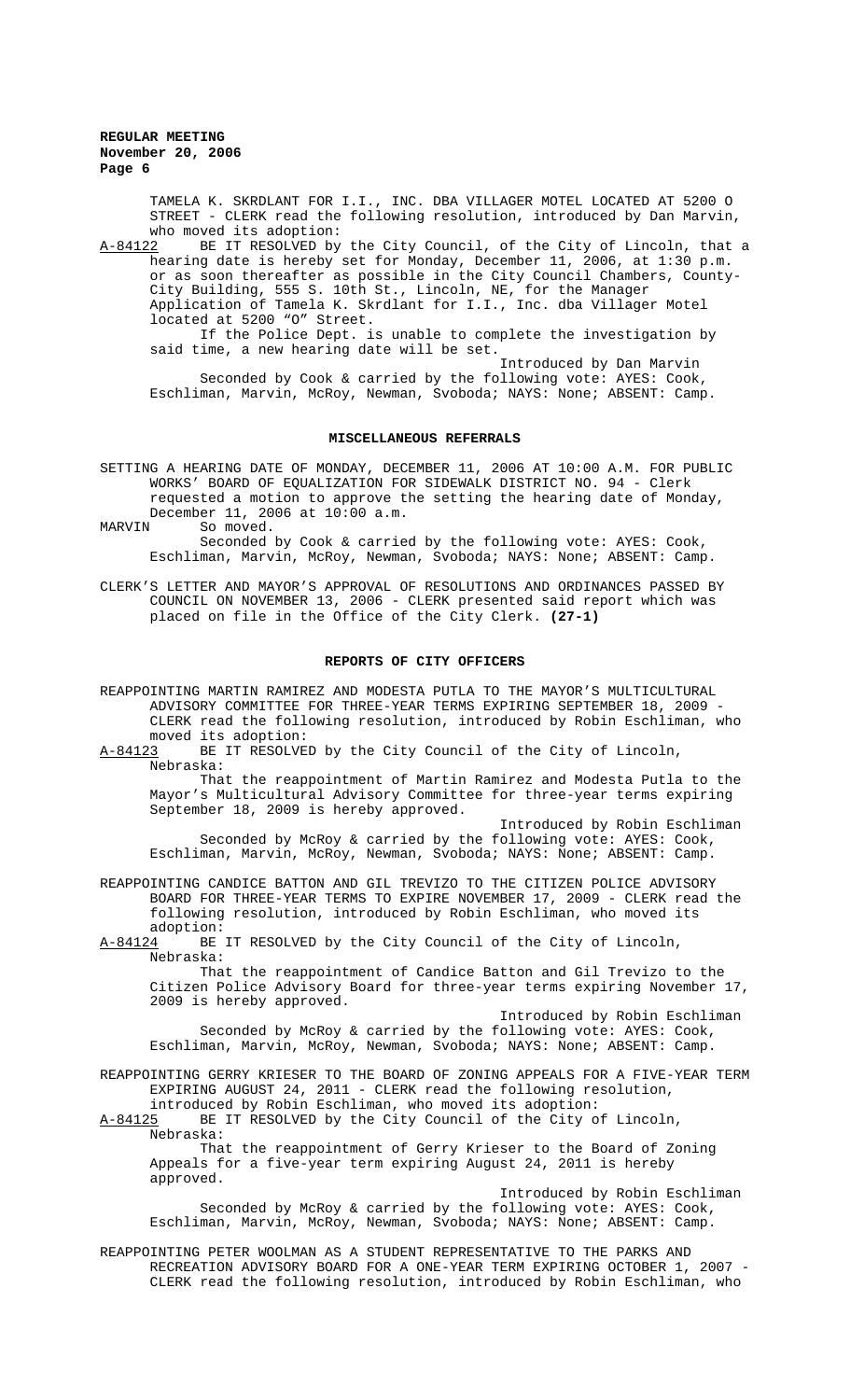moved its adoption:<br>A-84126 BE IT RESOLVE BE IT RESOLVED by the City Council of the City of Lincoln, Nebraska:

That the reappointment of Peter Woolman as a student representative to the Parks and Recreation Advisory Board for a one-year term expiring October 1, 2007 is hereby approved. Introduced by Robin Eschliman Seconded by McRoy & carried by the following vote: AYES: Cook, Eschliman, Marvin, McRoy, Newman, Svoboda; NAYS: None; ABSENT: Camp.

# ORDINANCES - 1<sup>st</sup> READING & RELATED RESOLUTIONS

- AUTHORIZING THE EXECUTION AND DELIVERY OF A (1) TRUST INDENTURE, (2) A LEASE AGREEMENT, (3) A DEED OF TRUST, CONSTRUCTION SECURITY AGREEMENT AND ASSIGNMENT OF RENTS AND LEASES, AND (4) A TAX COMPLIANCE AGREEMENT IN CONNECTION WITH THE ISSUANCE OF \$3,500,000 AGGREGATE PRINCIPAL AMOUNT OF THE CITY'S INDUSTRIAL DEVELOPMENT REVENUE BOND (NEBRASKA SCHOOL ACTIVITIES ASSOCIATION PROJECT) SERIES 2006 - CLERK read an ordinance, introduced by Dan Marvin, authorizing and approving the issuance of a \$3,500,000 total principal amount Industrial Development Revenue Bond, Series 2006 (Nebraska School Activities Association Project); approving and authorizing the execution and delivery of a Lease Agreement, a Trust Indenture, a Deed of Trust, Construction Security Agreement and Assignment of Leases and Rents and a Tax Compliance Agreement and Closing Documentation; delegating, authorizing and directing the Mayor, Finance Director and Clerk to exercise their own independent discretion and judgment in determining and finalizing the terms, provisions, form and contents of each of such documents; providing for the publication of this ordinance and the time when this ordinance shall take effect; and related matters, the first time.
- CHANGE OF ZONE 06063 APPLICATION OF NORTH 47 GROUP, LLC FOR A CHANGE OF ZONE FROM AG AGRICULTURAL TO R-3 RESIDENTIAL AND B-2 PLANNED NEIGHBORHOOD BUSINESS ON PROPERTY GENERALLY LOCATED AT N. 84TH STREET AND ADAMS STREET; FOR A PLANNED UNIT DEVELOPMENT DISTRICT DESIGNATION OF SAID PROPERTY; AND FOR APPROVAL OF A DEVELOPMENT PLAN WHICH PROPOSES MODIFICATIONS TO THE ZONING ORDINANCE AND LAND SUBDIVISION ORDINANCE TO ALLOW APPROXIMATELY 74 RESIDENTIAL DWELLING UNITS AND 140,000 SQUARE FEET OF COMMERCIAL FLOOR AREA - CLERK read an ordinance, introduced by Dan Marvin, amending the Lincoln Zoning District Maps attached to and made a part of Title 27 of the Lincoln Municipal Code, as provided by Section 27.05.020 of the Lincoln Municipal Code, by changing the boundaries of the districts established and shown thereon, the first time.

### **ORDINANCES - 3RD READING & RELATED RESOLUTIONS (as required)**

CHANGE OF ZONE 06069 - APPLICATION OF HIDDEN VALLEY ESTATES LLC FOR A CHANGE OF ZONE FROM AG AGRICULTURAL DISTRICT TO AGR AGRICULTURAL RESIDENTIAL DISTRICT ON PROPERTY GENERALLY LOCATED SOUTH OF S. 112TH STREET AND PINE LAKE ROAD - CLERK read an ordinance, introduced by Jonathan Cook, amending the Lincoln Zoning District Maps attached to and made a part of Title 27 of the Lincoln Municipal Code, as provided by Section 27.05.020 of the Lincoln Municipal Code, by changing the boundaries of the districts established and shown thereon, the third time.

COOK Moved to pass the ordinance as read.

Seconded by Svoboda & carried by the following vote: AYES: Cook, Eschliman, Marvin, McRoy, Newman, Svoboda; NAYS: None; ABSENT: Camp. The ordinance, being numbered **#18849**, is recorded in Ordinance Book #25, Page

CHANGE OF ZONE 06068 - APPLICATION OF MICHAEL RAASCH FOR A CHANGE OF ZONE FROM R-8 RESIDENTIAL DISTRICT TO B-4 LINCOLN CENTER BUSINESS DISTRICT, ON PROPERTY GENERALLY LOCATED AT THE NORTHWEST CORNER OF S. 18TH STREET AND M STREET - CLERK read an ordinance, introduced by Jonathan Cook, amending the Lincoln Zoning District Maps attached to and made a part of Title 27 of the Lincoln Municipal Code, as provided by Section 27.05.020 of the Lincoln Municipal Code, by changing the boundaries of the districts established and shown thereon, the third time. COOK Moved to pass the ordinance as read.

Seconded by Svoboda & carried by the following vote: AYES: Cook, Eschliman, Marvin, McRoy, Newman, Svoboda; NAYS: None; ABSENT: Camp.